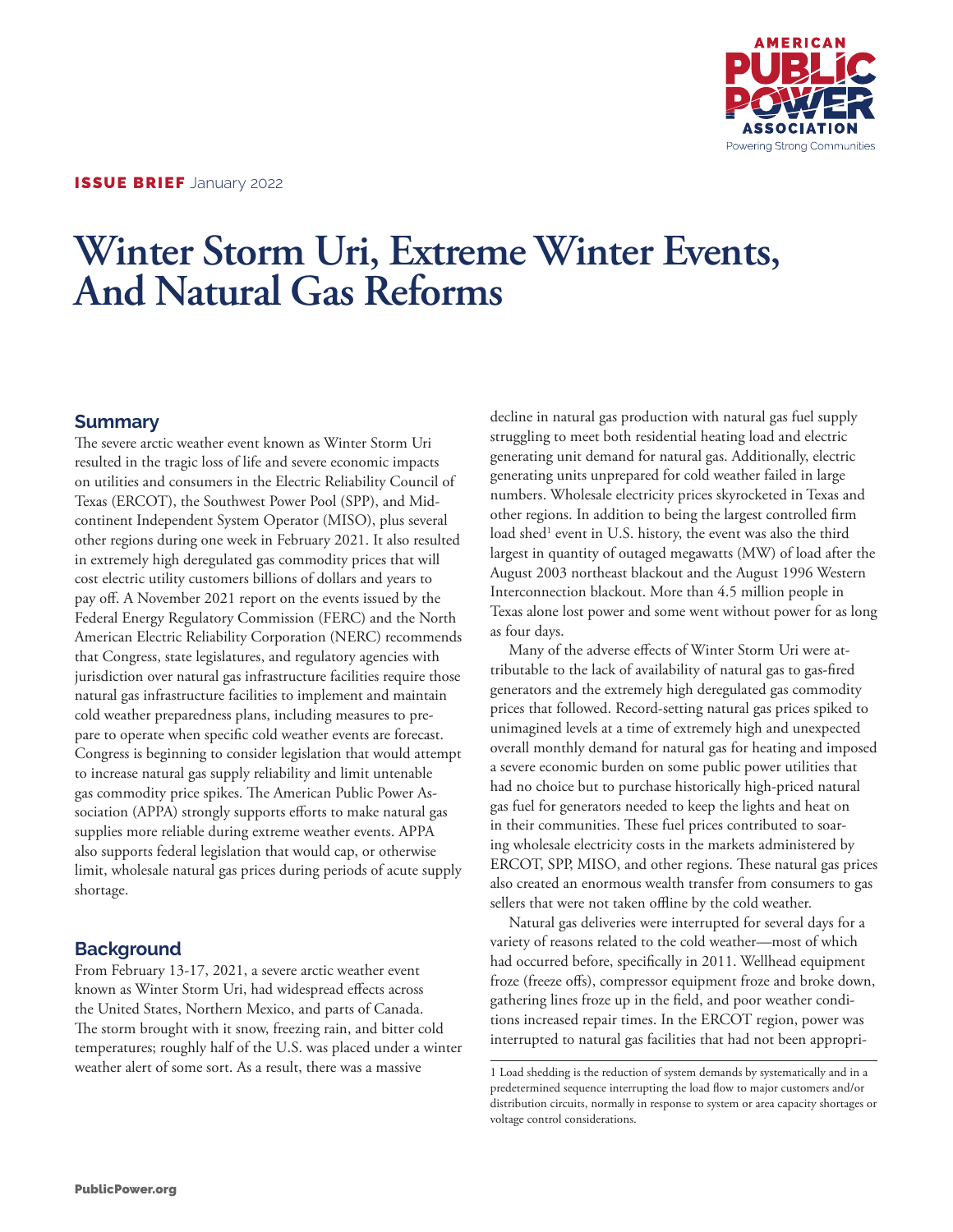ately identified as critical, hindering repairs and interfering with fuel availability for back-up power supply to critical gas supply regions that could have helped to stem at least some of the damage. Collectively, these circumstances created scarcity conditions and led to extremely high prices. Some gas-fired electric generation and industrial end users were curtailed, but residential natural gas service had few, if any, interruptions in the affected states. Additionally, market conditions were worsened because the peak of the storm happened during the long President's Day weekend. This forced many market participants to lock-in highpriced natural gas orders for four days over the holiday weekend (Saturday through Tuesday) instead of a typical three-day weekend scheduling period (Saturday through Monday).

Importantly, although natural gas is an essential fuel for home heating, electric generation, and other critical uses, the price of the natural gas commodity is fully deregulated, which allowed wholesale natural gas spot prices to skyrocket in some regions during Winter Storm Uri. Utilities, regulators, and other policymakers had limited tools to restrain these astronomical prices. Under the Natural Gas Policy Act of 1978 (NGPA), the President of the United States has limited emergency powers over the market, including the authority to declare a "natural gas supply emergency" and authorize certain natural gas sales during the emergency at prices the President may set. APPA asked President Biden to invoke these emergency powers in February 2021 in an effort to mitigate extreme natural gas charges. The precise authority to protect consumers from a severe natural gas price spike by restricting what natural gas sellers may charge, however, is not clearly specified in the NGPA or any other federal legislation.

#### **FERC-NERC Report**

In November 2021, FERC and NERC staff issued a report on "The February 2021 Cold Weather Outages in Texas and the South Central United States." The report finds that a total of 1,045 individual generating units—58 percent natural gas-fired, 27 percent wind, six percent coal, two percent solar, seven percent other fuels, and less than one percent nuclear—experienced 4,124 outages, derates, or failures to start. Of those outages, derates, and failures to start, 75 percent were caused by either freezing issues (44.2 percent) or fuel issues (31.4 percent). In turn, nearly 87 percent of fuel issues were related to natural gas supply. Finally, the report finds the natural gas supply issues began "at the wellhead" with natural gas processing declining by as much as 80 percent on February 15.

As a result, the report recommends a number of new or revised mandatory NERC standards, including rules that would enhance winterization requirements for electric generation facilities. Additionally, the report recommends that natural gas infrastructure facilities implement measures to protect against freezing and other cold-related limitations, which can affect the production, gathering, and processing of natural gas. It also recommends that Congress, state legislatures, and regulatory agencies with jurisdiction over natural gas infrastructure facilities that are not jurisdictional to FERC/NERC take steps to require those natural gas infrastructure facilities to implement and maintain cold weather preparedness plans, including measures to prepare to operate when specific cold weather events are forecast.

Because the FERC-NERC Report is limited to the grid reliability impacts of Winter Storm Uri, it does not address the storm's severe economic consequences, such as extreme natural gas spikes and the related increases in wholesale electric costs.

#### **Congressional Action**

Lawmakers in Washington held numerous hearings in the immediate aftermath of the storm, but no substantive remedial action has followed. In part this is because policymakers at the key committees of jurisdiction, the House Energy & Commerce and Senate Energy & Natural Resources Committees, had been awaiting the findings from the FERC/NERC report before deciding what next steps to take. Additionally, once the report was released, much of Congress' attention was focused elsewhere primarily with completing action on other measures.

That said, two bills directly resulting from the impacts of Winter Storm Uri have been introduced. On October 27, 2021, Representative Joaquin Castro (D-TX) introduced H.R. 5749, the Gas Consumer Emergency Market Protection Act. The bill would give the Commodities Futures Trading Commission (CFTC) authority to find during an emergency that natural gas had been sold, or attempted to be sold, in the spot or day-ahead market above a CFTC-determined baseline price. In turn, a person found to have sold, or attempted to sell, natural gas above that price would be subject to a civil penalty of up to \$1 million per day.

Additionally, on November 11, 2021, Representative Bobby Rush (D-IL), Chairman of the House Energy Subcommittee, introduced H.R. 6084, the Energy Product Reliability Act. The bill would create an Energy Product Reliability Organization